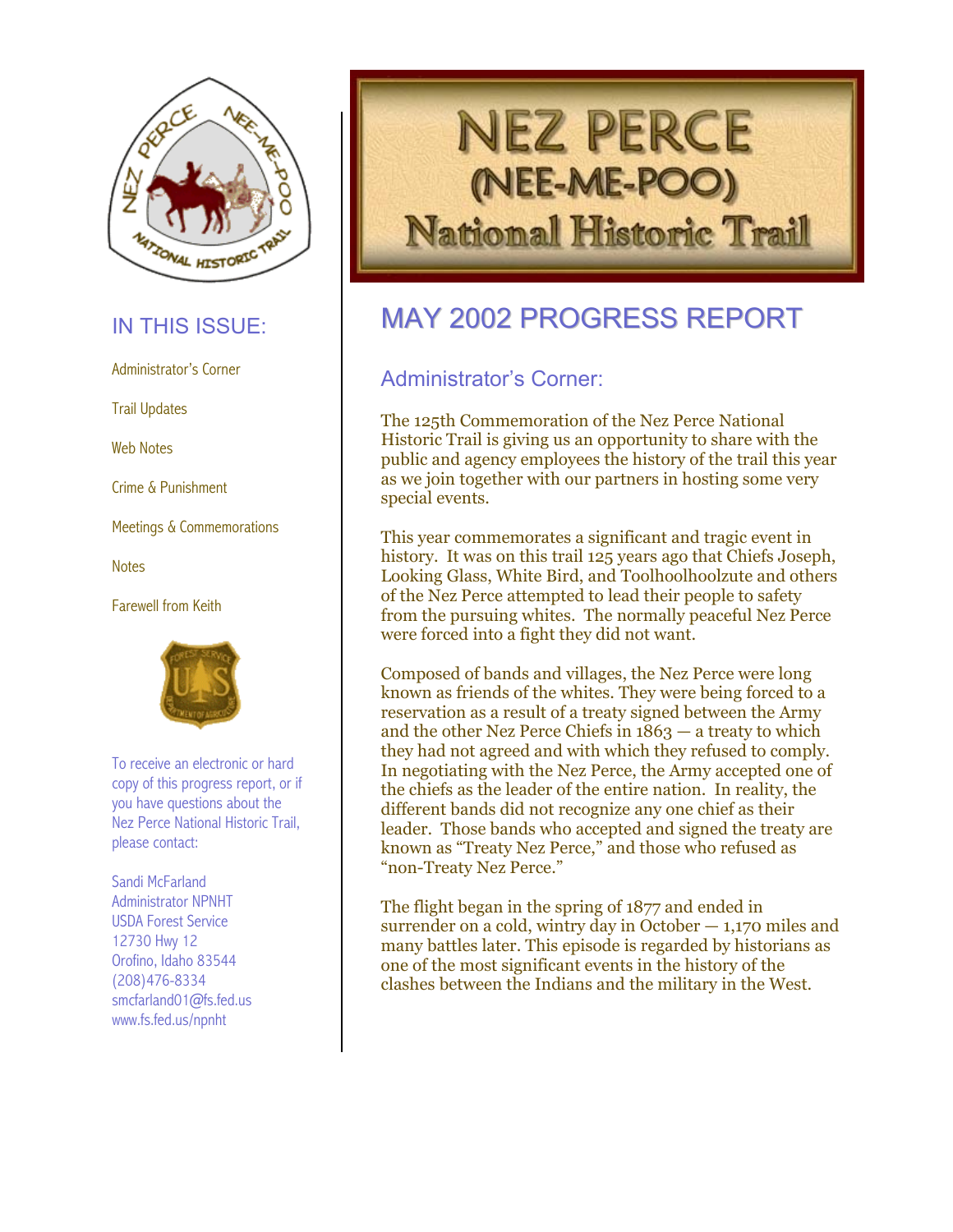

Trails connect not just land and ecosystems, but people. It's an extraordinary metaphor for what we all need to do among us. This trail is about citizens and volunteers cooperating.



#### Administrator's Corner, (continued)

The Lolo Trail system, which runs some 100 miles on the Clearwater National Forest, includes the most wellpreserved segments of the two National Historic Trails in the United States: the Lewis and Clark National Historic Trail and the Nez Perce (Nee-Me-Poo) National Historic Trail (the flight path of the Nez Perce in the 1877 conflict).

It was also the main corridor along which bands of Nez Perce and their ancestors made summer migrations for hunting, gathering, fishing, and trade networking routes. To the Nez Perce the trail is K'useyneisskit (pronounced "Koosay-nay-iss-kit"). This term means the migration over the road to the plains (in June) to hunt buffalo.

We want to emphasize that the Lolo Trail system is a segment of one of America's oldest travel and trade routes that linked the Columbia Basin people with the northern plains people for thousands of years. Lewis and Clark crossed this travel route in just a matter of days.

We will continue to reap the benefits of this 125th Commemoration for years to come. We hope this Progress Report serves to enhance communication among the many individuals, organizations, and agencies with an interest in the Nez Perce Trail.

On a personal note, I am honored to have been asked to assume the role of Nez Perce National Historic Trail Administrator. The Forest Service has been given an important job in administering this trail, and we do not take it lightly. Though I have been involved with the NPNHT for several years, I look forward to working more closely with all those who share ownership of this truly important NATIONAL HISTORIC TRAIL.

If you have questions or comments, or wish to contribute to future issues, please contact us.

Sandi McFarland Administrator, Nez Perce National Historic Trail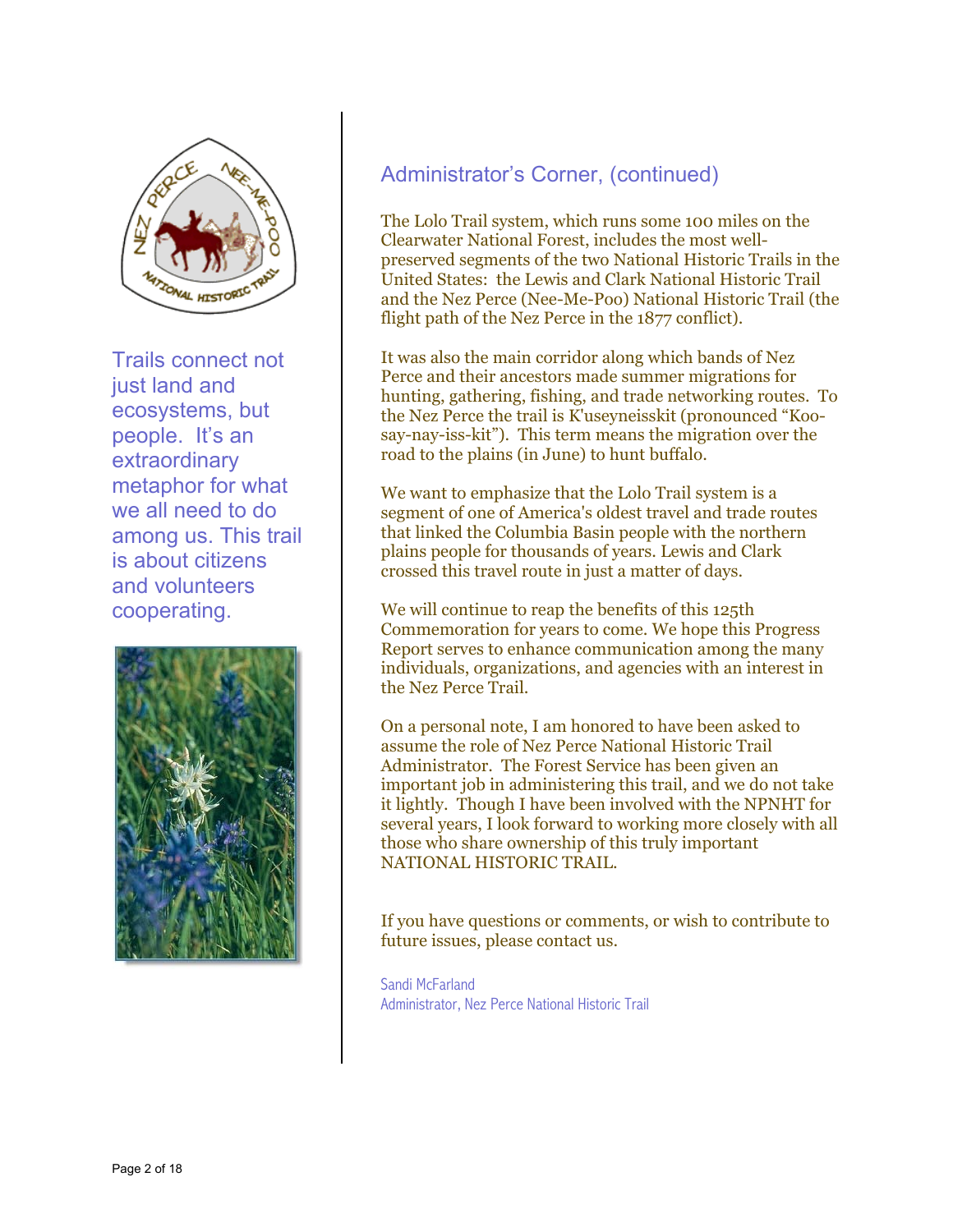

"We came to that place in the afternoon, towards evening. We stayed that night and next day. Evening came on again, and it was after sundown — not too late — lots of us children were playing. It was below the camp towards the creek that we ... boys played the stick or bone game. They were noisy, having lots of fun, and I was with them. We were only having a good time." White Bird Nez Perce Child



# TRAIL UPDATES:

### NPNHT in the Classroom

The story of the Nez Perce National Historic Trail is an exciting one, filled with examples of history we want to share with students of all ages — including lessons in honesty, leadership, teamwork, discipline, compassion, and courage.

The story of the Nez Perce Trail is filled with examples of everyday classroom lessons in math, science, geography, history, art, music, English, grammar, creative writing,



social sciences, cultural resources, and life skills! The Nez Perce Trail is pleased to announce two new resources for educators. The first is a cross-curriculum Educator's Guide

for students or home schoolers. It's available online at www.fs.fed.us/npnht/education/

The second is a Kids' Section on our website. This section includes a coloring book, word games and puzzles, a math game, and other fun activities for kids. While you're having fun here, you can learn a little about the Nez Perce National Historic Trail. The Kids' Section is online at www.fs.fed.us/npnht/kids/

One of the pages featured in the kids' section is a collection of plants and animals along the trail. The page includes salmon, appaloosas, coyote, bison, and the camas. Kids can learn a little about



each on this page, and small audio files are included for kids to "hear the coyote sing" and "listen to the horse neigh."

The page also includes links to audio files for kids to find out how to pronounce some of these words, with pronunciations provided courtesy of Merriam-Webster!

We'll be adding to these sections as we further develop the website, and would appreciate your feedback.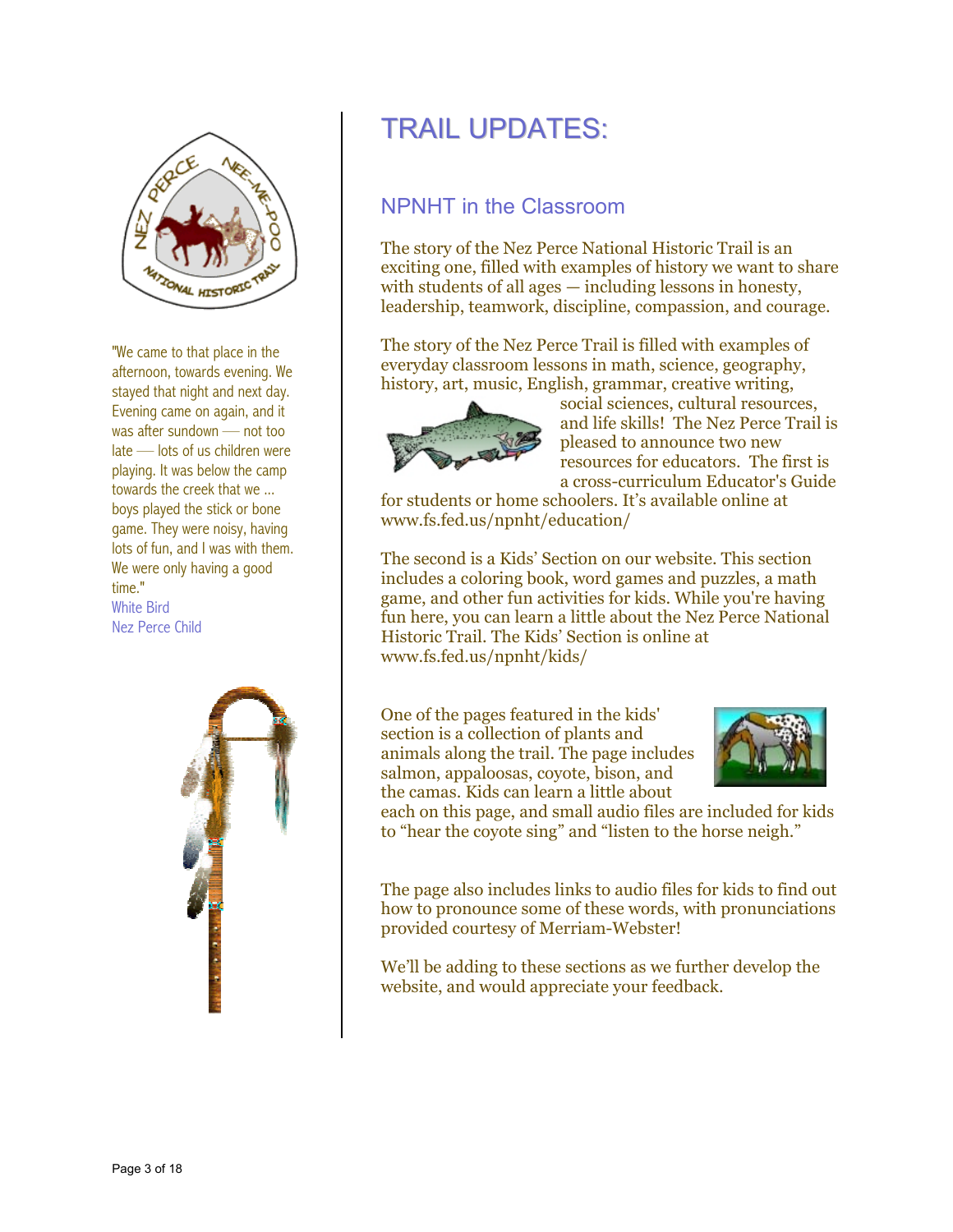

"Suddenly a single shot on the extreme left rang out on the clear morning air, followed quickly by several others, and the whole line pushed rapidly forward through the brush. Logan's company being sent in on the run on the extreme right. A heavy fire was at once opened along the whole line of tepees, the startled Indians rushing from them in every direction, and for a few moments no shots were returned." Colonel John Gibbon Commander, 7th Infantry



#### NPNHT in the Spotlight:

The two Nez Perce Trail traveling displays have a busy summer schedule. The free-standing 8'x10' display along with the auto tour display and a third display about the 125th Commemoration of the Nez Perce Trail and the NPNHT Foundation appeared at the 7th Annual National Council of the Lewis and Clark Bicentennial from April 10-14 in Lewiston, Idaho. The tradeshow included the Trail display along with 55 exhibitors and vendors, and the conference had 450 attendees. Hundreds of area residents attended the Saturday Open in the Vendors Tent.

Other visitors and guests included Governor Dirk Kempthorne and Senator Larry Craig, along with Congressman Butch Otter. The trail was also represented on two workshop panels, one dealing with Sacred Sites and the other with Nez Perce Perspective on the L&C Bicentennial.

The banquet was a perfect setting for recognizing Larry J. Dawson, Forest Supervisor on the Clearwater National Forest, and Samuel N. Penney, Chairman of the Nez Perce Tribe, for their combined efforts in working to develop a reward for those responsible for the vandalism of Smoking Place, a sacred site to the Nez Perce along the Nez Perce and Lewis and Clark Historic Trails. Although Larry had just arrived on the Clearwater as the new Forest Supervisor, he was personally committed to dealing with this difficult situation that had put the Clearwater in the public's eye. Sam was instrumental in making the public aware of the  $im$  importance of this historic site  $-$  and in contributing to the reward. Both Larry and Samuel were presented a wooden clock with the Nez Perce Trail engraved in the frame as a positive step for both entities to move forward in promoting a healing process in light of the tragic event at Smoking Place.

The conference also provided an opportunity for the NPNHT to testify before Congress on video to educate members of Congress about the NPNHT's administration by the Forest Service, its close relationship to the Lewis and Clark Trail, and the great opportunities with this upcoming bicentennial to work with our partners, communities, Tribes, and schools. It also served to alert them to our challenges in striking a nice balance between inviting the public to visit the trail, while still providing protection and preservation for the many sacred and sensitive sites along the trail.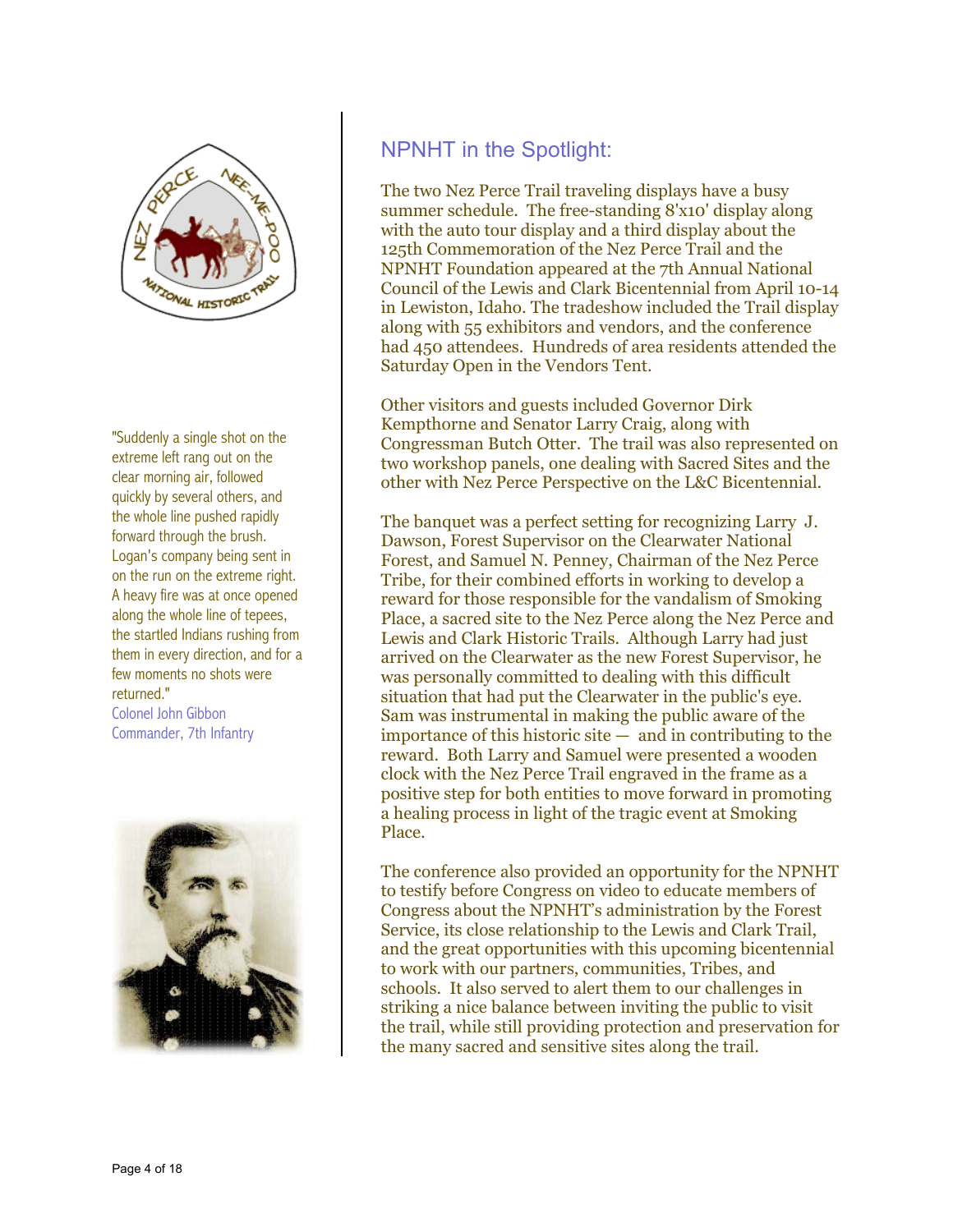

"Few of us will forget the wail of mingled grief, rage and horror which rose from the camp when the Indians returned to it and recognized their slaughtered Colonel John Gibbon Commander, 7th Infantry



(White Feather)

### NPNHT in the Spotlight (continued)

The next stop for the display was at the Montana Governor's Tourism Conference in West Yellowstone from April 18-20. The display — along with a number of brochures and promotional products — was a big hit with the  $515$ attendees. The newly acquired promotional products include neon pencils, clic-stick ice rubber grip pens, mouse pads, and travel mugs — all with the NPNHT logo and website address. These items help achieve one of our goals of reaching our audience and continually communicating the importance of the NPNHT.

One of the traveling displays will remain at the Museum of the Yellowstone in West Yellowstone through July. Contact for information about the museum is Alicia Cassell, Director, at (406)646-1100 or acassell@wyellowstone.com

warriors, women, and children." The second traveling display is at the Lewis and Clark Center at Lolo Hot Springs through May. It will appear at the upcoming Nez Perce Country Symposium on June 13. The Historical Museum at St. Gertrude, in cooperation with the Nez Perce Tribe and the National Park Service, will sponsor a significant symposium in Cottonwood, Idaho. In addition, the Trail Administrator will serve on a panel discussing Natural Resources and the Trail through time.

> The next stop will be in Lewiston, Idaho, for the 4th Annual Lewis & Clark Symposium: "Trails Through Time." From June 20-22 Lewis and Clark State College will be hosting the 4th Annual Lewis & Clark Symposium. "Two Centuries, Two Peoples," the fourth annual symposium of a 7-year project, focuses on the Lewis & Clark Corps of Discovery in the Land of the Nez Perce. The Trail Administrator will give a presentation on the significance of the two National Historic Trails and the upcoming Lewis & Clark Bicentennial.

Next stop is in St. Louis for the "Fair St. Louis" summer event at the Jefferson National Expansion Memorial and Gateway Arch National Park. The park memorializes the westward expansion of the 1800s. The display will be a part of this commemoration from June 26 through July 8. This year's National Park theme is "Discover Your America; Exploration of America." In-who-Lise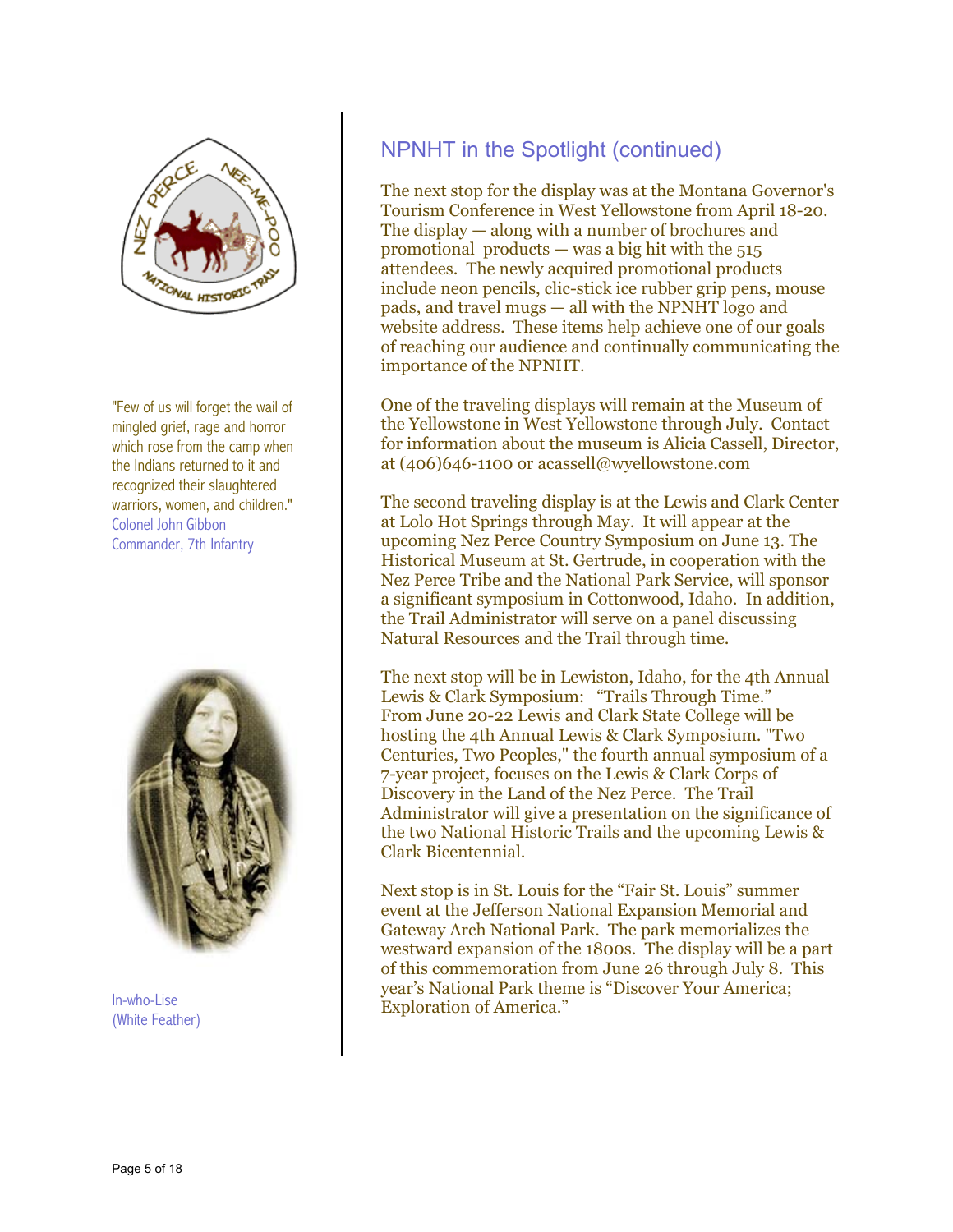

The corridor of the Lolo Trail and Lolo Pass contain significant ethnographic, archeological, and historic resources associated with Nez Perce use during buffalo hunts as well as during the Nez Perce War of 1877. The Lolo Trail is about 100 miles long, roughly from Weippe to beyond Lolo Pass on the Idaho/Montana border.

The Lolo Trail is a national historic landmark.

It encompasses the Nez Perce (Nee-Me-Poo) National Historic Trail and the Lewis & Clark National Historic Trail.



#### Lolo Pass

We will resume construction as soon as the snow and weather permit. The contractor is currently constructing the log structures (visitor center and warming hut) off-site and will reassemble them on the permanent foundations as soon as weather permits. All roads and parking areas were roughed in last year.



Final grading, aggregate subgrade, and asphalt pavement will be completed during this construction season. Most completed in conjunction with the finalization of the roads. fall, with a final completion of the contract scheduled for late sewage and water line work was completed last season. Telephone, power, and final work on other utilities will be The final stage of the project will be landscaping work and installation of interpretation. That work is planned for this October depending on weather. We anticipate a grand opening either late fall or early spring.

Clearwater National Forest Diana Jones, Landscape Architect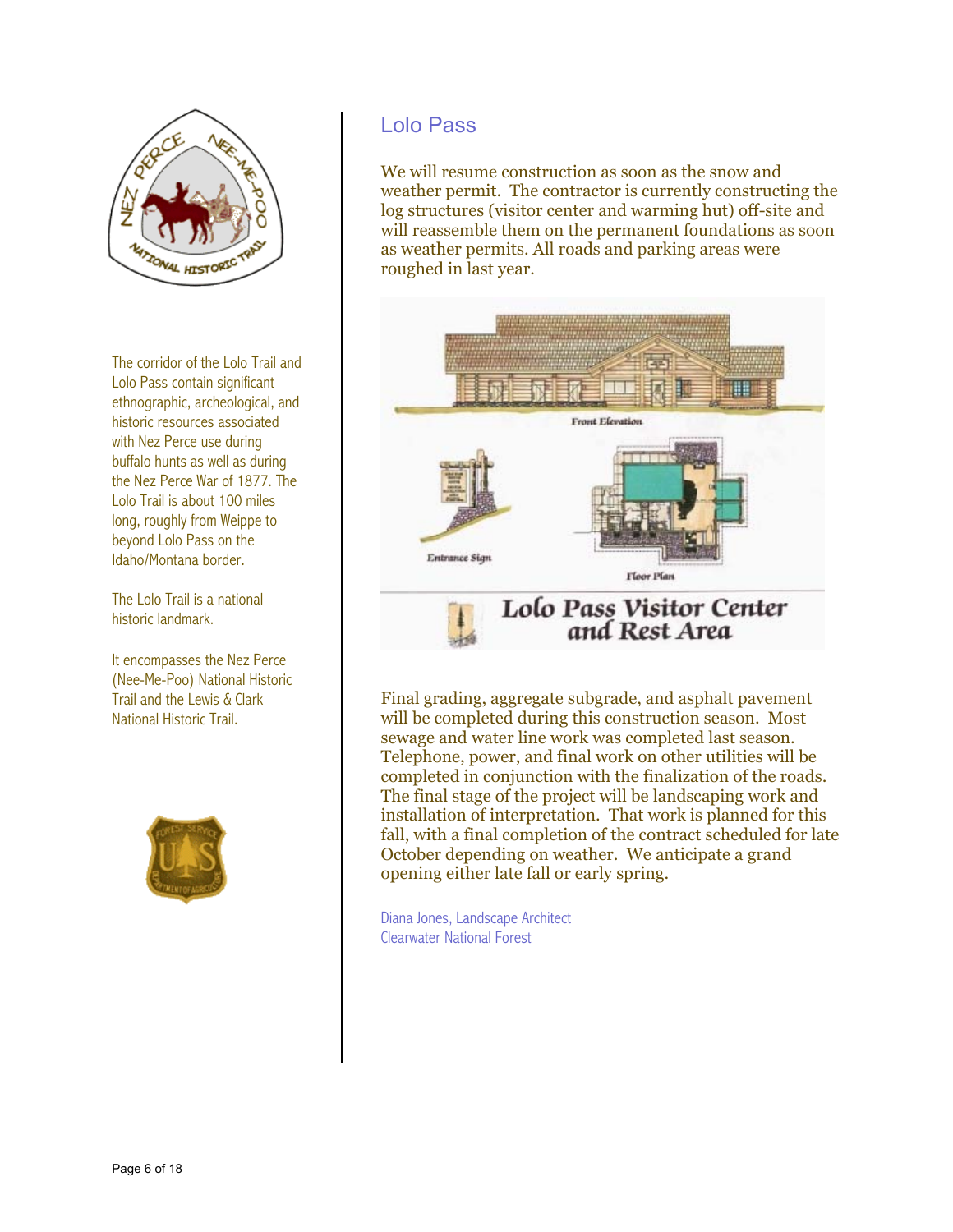

THE HISTORIC AND CULTURAL **LANDSCAPE** REMAINS UNCHANGED when the **Bicentennial** is over



Rocky Ridge Lake along the Nez Perce Trail on Lolo Trail Segment,

#### LOLO TRAIL

n 2001 the Clearwater National Forest completed the last I were not accessible in 2000 because of the fire season. This of the inventory work under contract for the Lolo Trail. This contract involved field checking a few sites and areas that effort completed the inventory of the Forest Service portion of the Lolo Trail in Idaho.

The survey focused on the Lewis and Clark portion of the surveyed. The survey revealed 80 sites along the Lewis and years because of use, collection, looting, erosion, and other Lolo Trail, so not all of the Nez Perce Trail has been Clark portion of the Lolo Trail, and more than 100 isolated artifacts and features. Most of the sites show a considerable level of damage that has occurred in the last seven to ten activities.

Forest Archaeologist Jeff Fee and Steve Stoddard, Archaeologist, spent much of their field season looking campsites, parking areas, portals and the like do not cause specifically at the proposed facilities to ensure that adverse effects to heritage resources. The report for that work is still being prepared.

The Forest has worked with the Nez Perce National Historical Park to begin development of the monitoring plan investigated damage to Smoking Place, and worked with the to ensure resource protection during the upcoming Lewis and Clark Bicentennial. The Forest discovered and Nez Perce Tribe, National Park Service, U.S. Attorney Office, and others to conduct an investigation, discuss future protection, and plan for Smoking Place rehabilitation.

n 2002 we are planning an historic trails workshop to I develop management approaches for historic trails on the Clearwater National Forest. We're working with Idaho State Historic Preservation Office, the National Park Service, and other Forests to define the issues and develop guidelines.

We are beginning development of facilities on the Lolo Trail will be monitoring and working with the recreation crews to finishing up reports for the Lolo Trail Resource Protection designed to channel use away from critical resources. We ensure that sites are protected. This year we will be and Lolo Trail Survey.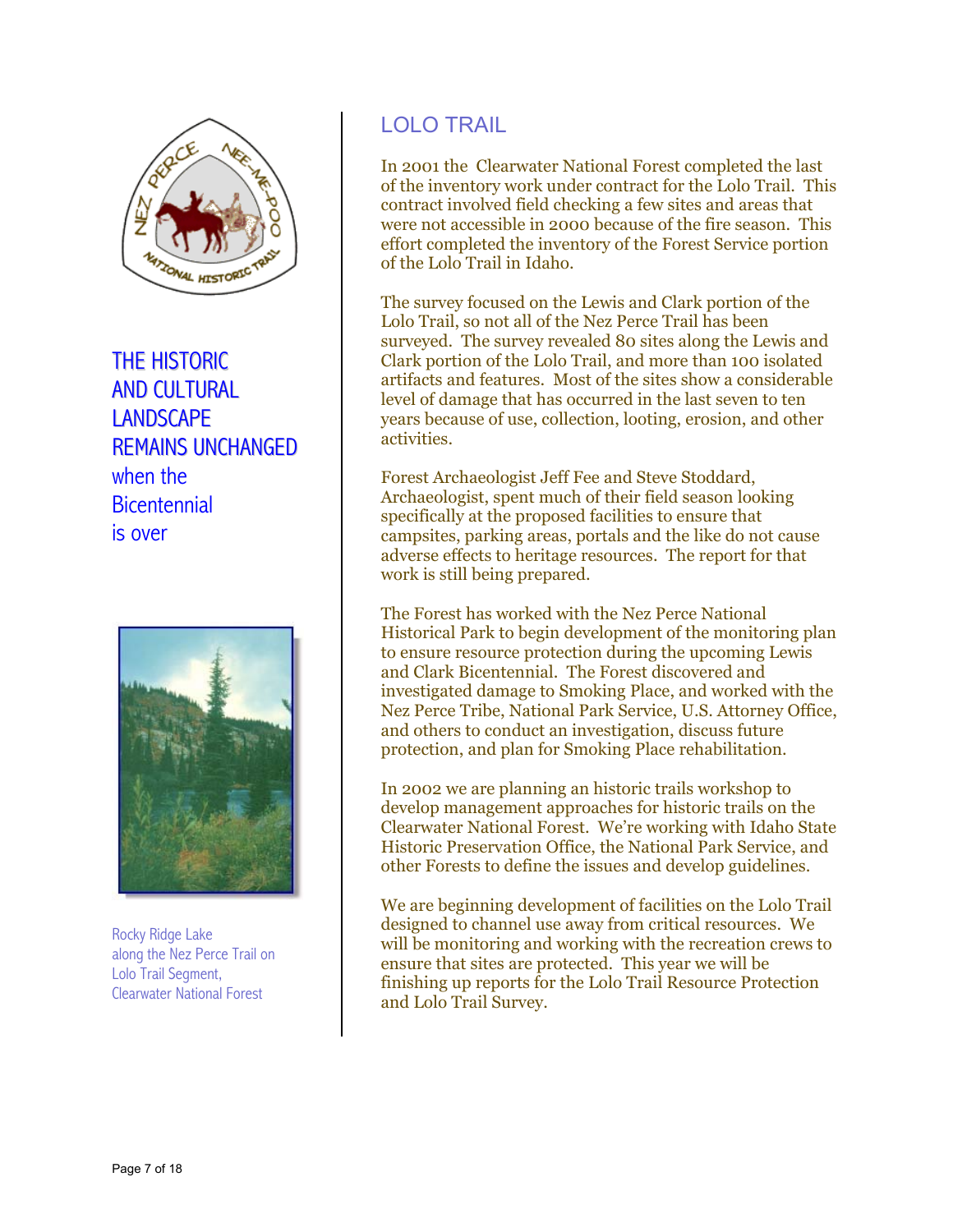

"You are volunteers; you come to fight us. I could kill you if I wanted to, but I do not. You can go to your homes. I give you my word of honor that I will harm nobody."  $\sim$  Looking Glass



### LOLO TRAIL (continued)

We will continue to investigate the vandalism at Smoking Place. The year also included presentations to the Washington Office, congressional staffers, and Under Secretary Mark Rey concerning efforts under way to prepare for the Lewis and Clark Bicentennial on the Clearwater National Forest to raise awareness of the Forest's needs and objectives during this event.

Mark Hill, Zone Archaeologist Clearwater and Nez Perce National Forests

## TRUST FOR PUBLIC LAND:



The Trust for Public Land (TPL) is working with interested parties to protect the Canyon Creek Battle Site. It's north of Laurel, Montana, where the U.S. Army and the Nez Perce engaged in several skirmishes on September 13, 1877.

The TPL is applying for a grant from the American Battlefield Protection Program. The funding request is for the development of a preservation plan that will lead to the protection of the existing landscape and allow for a meaningful interpretive experience of the historic events. The Protection Strategy will be developed to preserve and maximize the interpretive experience of visitors to the area, focusing on protection of the landscape viewshed where the battle engagement took place. It will identify key locations for interpretation, appropriate methods of protection, and priorities for protection. Implementation of the protection strategy will follow, using other financial resources for acquisition of easements and/or development rights.

For more information contact: Robert Rasmussen at (406)443-4017 or [Robert.Rasmussen@tpl.org](mailto:Robert.Rasmussen@tpl.org)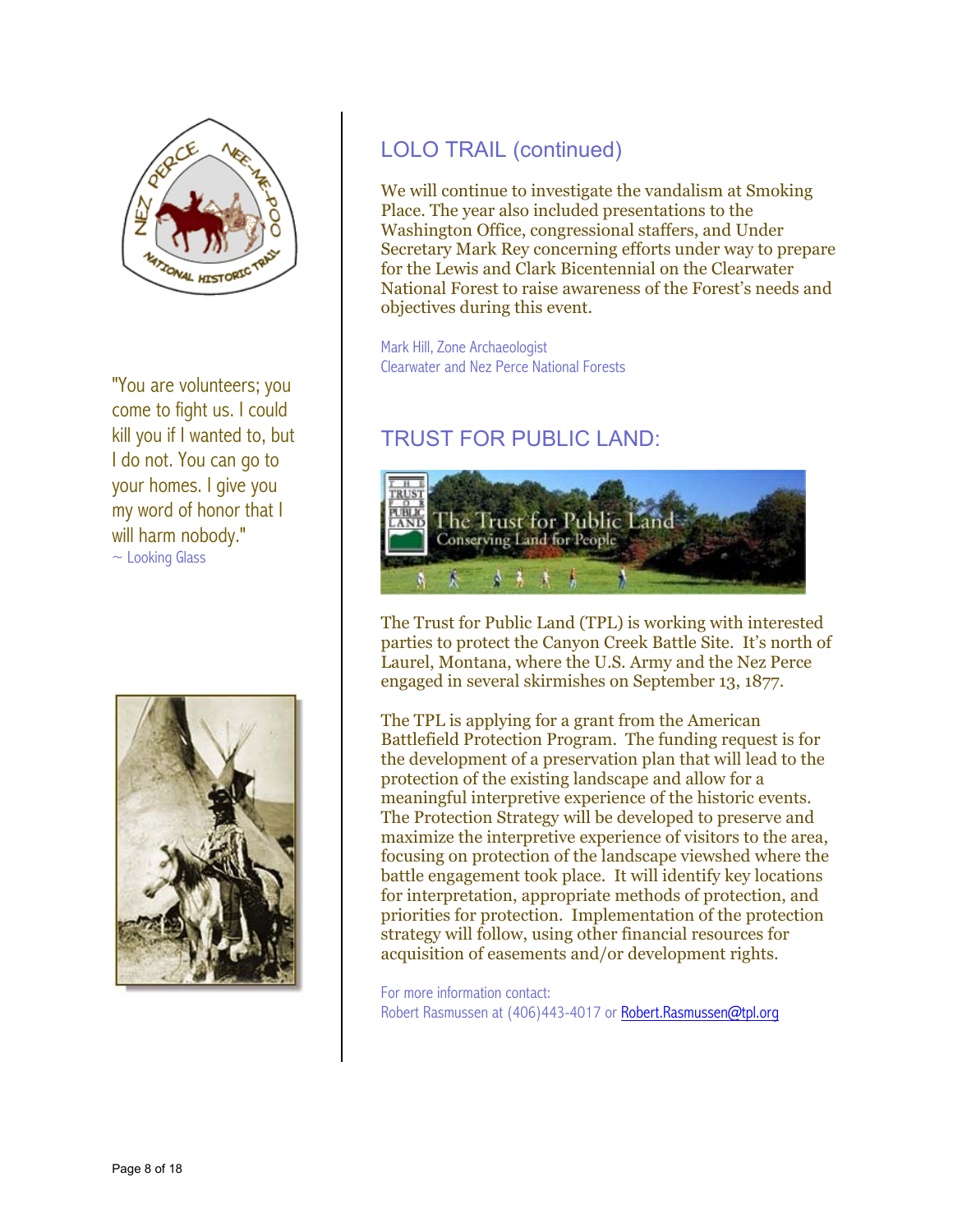

Big Hole National Battlefield is integrating new trail signs to accompany the Battlefield's trail guide system as part of the 125th Commemoration of the Nez Perce War of 1877.



Big Hole Battlefield

### BIG HOLE NATIONAL BATTLEFIELD

rugged terrain that the Nez Perce traveled, and on the historic features of the 1877 war. The project is agencies will work with all three bands of Nez The Battlefield is working with the Forest Service on a new display and sales map of the Nez Perce National Historic Trail. The new map will focus on the mountainous and scheduled for completion this summer. When the draft version is complete in May, the Perce for review and input to complete the map. The Battlefield hopes to have a finished product hanging in the Visitor Center by August 9.

A second long-term project is the construction of a trail from the Battlefield to Gibbons Pass. The trail will accommodate hikers and horse users with little use of existing roads. The project is another collaboration between the Battlefield and the Forest Service. The EIS is done, and scouting of the trail will begin this summer. This will provide approximately 27 miles of trail from the Battlefield all the way to the east fork of the Bitterroot in Sula, Montana.

Plans are well under way for the Battlefield's summer program, with a focus on the 125th Anniversary of the War. A highlight will be the Aubrey Haines Lectures Series on a variety of topics related to the war. Speakers are scheduled at the Battlefield and along the trail.. The Battlefield is working with the Nez Perce National Historical Park and Yellowstone National Park to provide a holistic experience

August 9 down in the Battlefield to for visitors who want to learn about the history from multiple perspectives. The Battlefield is planning an evening descendant picnic and illuminare walk on honor the casualties of the battle.



It is a working with the community of Wisdom, the Legion Park<br>
Working with the community of Wisdom, the Legion Park<br>
Working with the community of Wisdom, the Legion Park will set aside camping for those who want to spend the night established and printed in early May. Contact the Battlefield to participate in the traditional pipe and empty saddle ceremony on August 10. A complete agenda will be for a brochure with a listing of events or check out the Battlefield's website at www.nps.gov/biho

Timothy J. Fisher, Park Ranger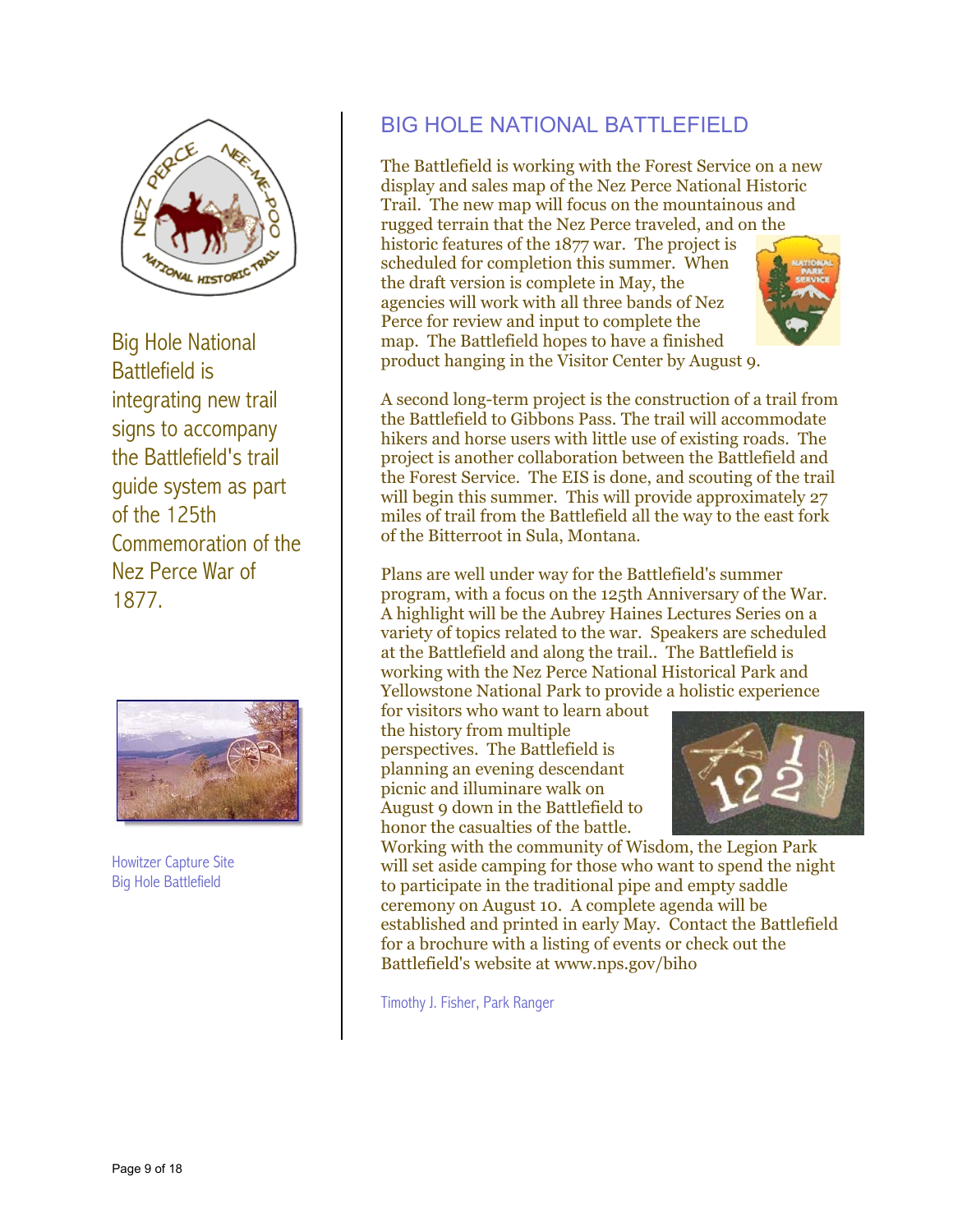

The Nimíipuu have always appreciated great beauty and take great care in every detail of their appearance and cleanliness. Not only was traditional clothing and ornamentation meant to be pleasing for both the wearer and observer, but it also symbolized an expression of ones power, rank, or other indication of individual identity.

 $\sim$  from the  $\rightarrow$  PUBLICATIONS<br>Lifelong Learning Online site



Angel Sabotta

# WEB NOTES:

### LIFELONG LEARNING ONLINE

The Lewis and Clark Rediscovery Project website is up and running, and it includes more than 5½ hours of interviews with Nez Perce tribal members. Multi-media files feature both video and audio, and interviewed tribal members include Samuel N. Penney, Chairman, Carla HighEagle, Clifford Allen, and many more. They are excellent resources for people who want more information about the Nez Perce.

The Lifelong Learning Online site is at www.l3-lewisandclark.com

#### NEW NPNHT WEBSITE:

We have a brand new website! The new and improved online content is a great tool for spreading the word about the Trail. Some of the new features include:

- **TRAIL PLANS**
- ¾ KIDS' PAGES
- ¾ VIRTUAL TOUR
- 
- $\triangleright$  PROMOTIONAL AIDS
- $\triangleright$  EVENTS
- $\triangleright$  LINKS

Traffic to the website has risen steadily over the last few months, and it illustrates the value of online content in reaching a broad audience. From April 14 through April 30 the website handled 6,113 page views, with an average of 339 per day. Nearly 2,400 individual visits were logged, with an average of 131 per day over that period. While the majority of visitors have been logging on from the U.S. and Canada, we've also had visitors from Austria, Australia, the U.K., Taiwan, Croatia, Iceland, Belgium, Finland, Germany, Switzerland, New Zealand, and Denmark.

Check it out at www.fs.fed.us/npnht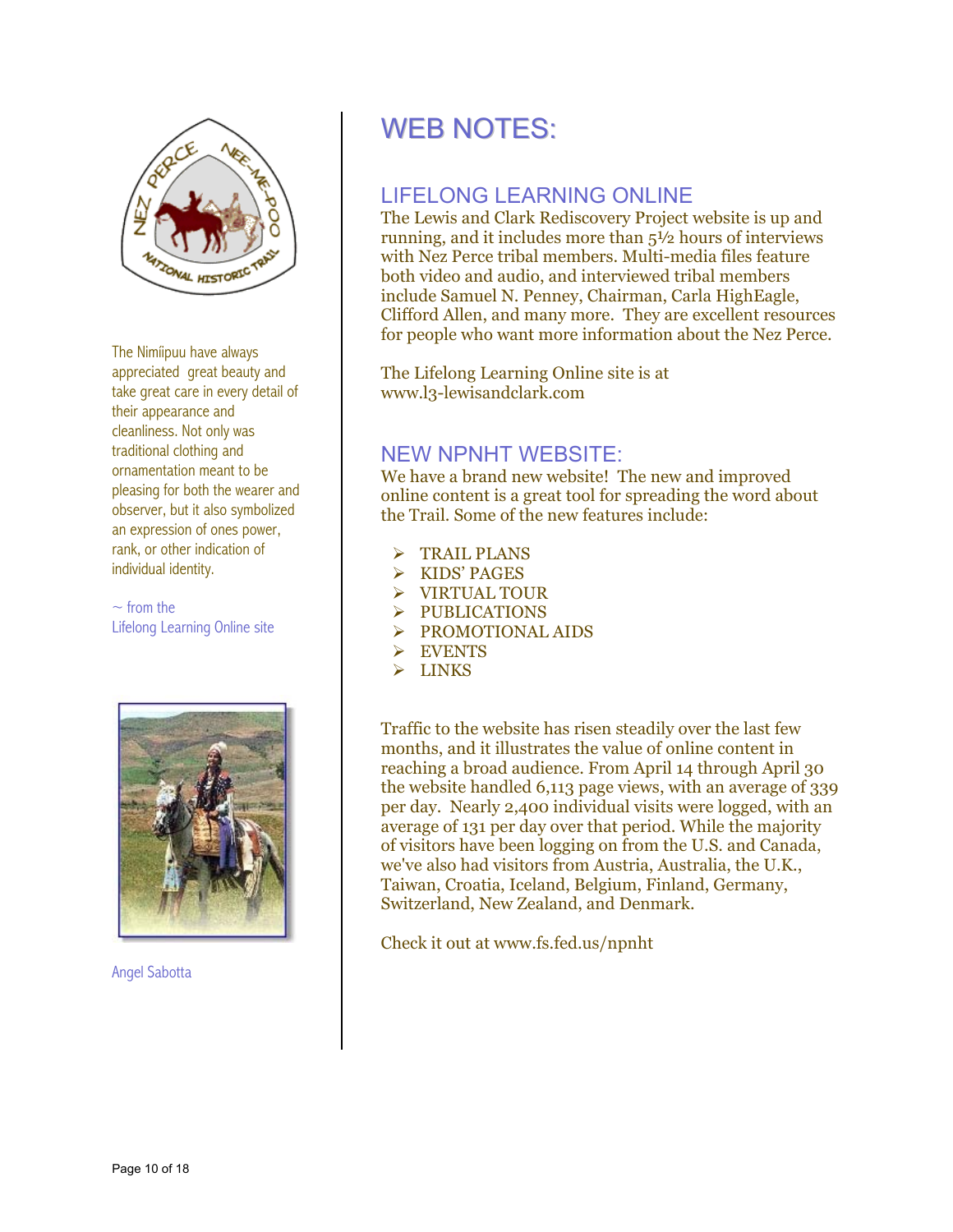

Improving Protection: After the vandalism at Smoking Place, a working group formed to improve protection for heritage resources. Members included the Nez Perce Tribe, Forest Service, Idaho State Historic Preservation Office, Lewis and Clark Heritage Trail Foundation, and National Park Service.

Protection Recommendations: \* Awareness \* Promote locally the appreciation of priceless heritage resources \* Emphasize the importance of such sites to all people. \* Pursue the culprits \* Check, recheck, and report \* Expand site monitoring and oversight of visitation. \* Use services of volunteer hosts and stewards to monitor visitor activities and impacts. \* Post heritage resources protection messages at

entrances to the historic corridor<br>and near trailheads.  $\begin{array}{ccc} & A \ \text{c} & C \end{array}$ 

# CRIME and PUNISHMENT:

#### Vandalism at Smoking Place

Last September, vandals damaged rock cairns at Smoking Place along the Lolo Trail. Many condemned the senseless act, including the Nez Perce Tribe, local chambers of commerce, outfitters, and the Lewis and Clark Heritage foundation.

The Nez Perce people hold this site sacred. Two hundred years ago, on their return trip, Lewis and Clark visited Smoking Place at the urging of the Nez Perce Guides.



A reward is offered for information leading to the arrest and conviction of the person(s) responsible for the vandalism. Forest Service law enforcement officers continue their investigation.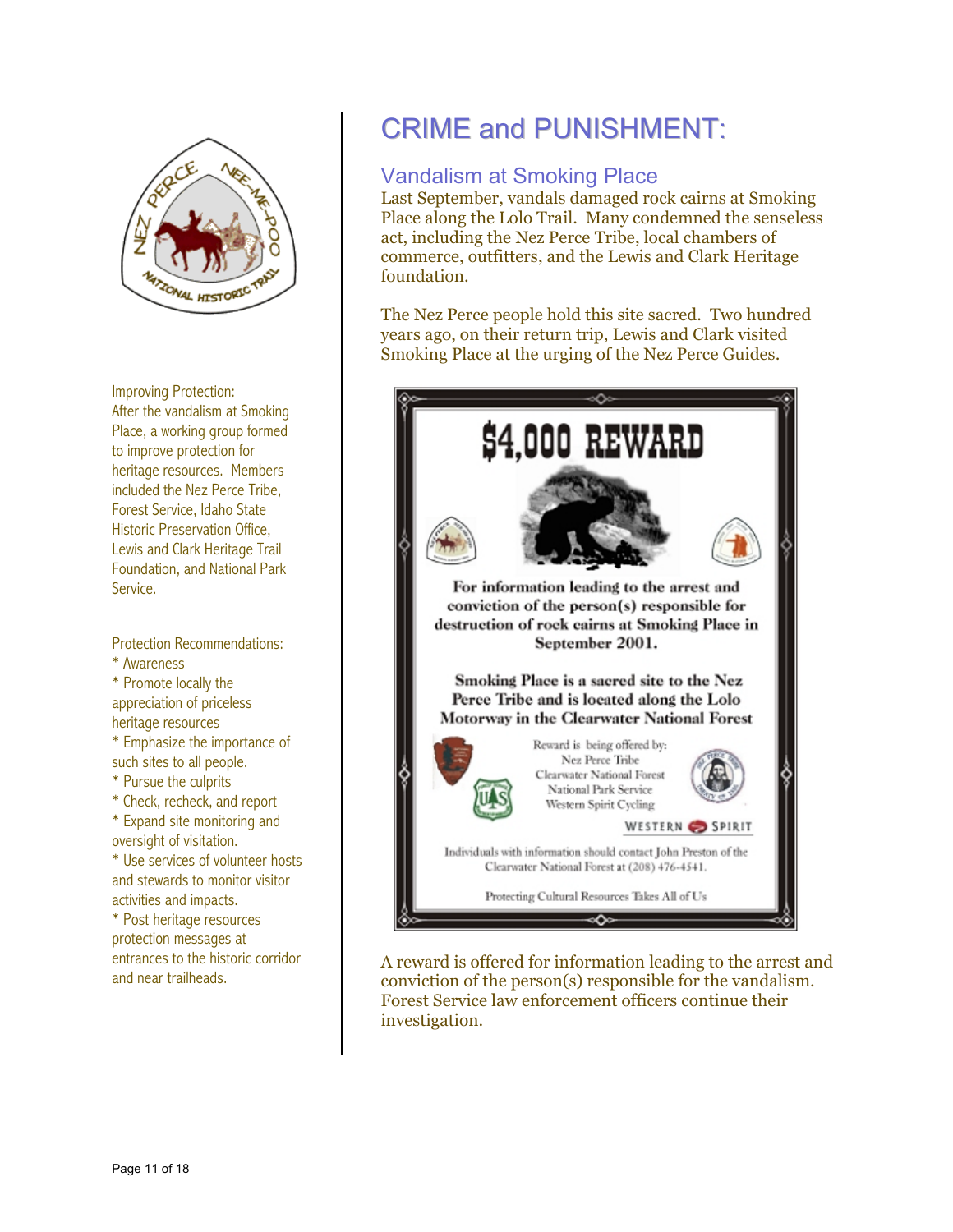

The village was quickly evacuated; most of the people . cows and many head of horses ravished village, salvaged what fled up the Clearwater River. Some were wounded. A woman and her baby drowned trying to escape across the river on horseback. The soldiers left, having first burned two tipis, battered and smashed the cooking utensils, trampled the gardens, run off the milk The people returned to their they could, and moved over to the South Fork of the Clearwater to join the non-treaty bands.



he destruction of T . Looking Glass Village Peet-Kehk-Yoot (attacked)

# MEETINGS & COMMEMORATIONS:

Nez Perce National Historic Trail Foundation  $\sim$ 2002 ANNUAL MEETING

#### 10:00 a.m. to 4:00 pm. **, Idaho Nez Perce Reservation Friday, June 14, 2002**

This is an eventful year for the Nez Perce National Historic Trail, as we are commemorating the 125th anniversary of the celebrations and events, and we'll hold elections for officers and board members. From June 14-16 the Chief Joseph and Nez Perce War of 1877. We will be meeting to discuss the future of our organization and future projects; we'll plan Warriors Powwow will be held at the Pi-nee-waus building in Lapwai, Idaho. On June 17 a memorial service will be held at the White Bird Battlefield in north-central Idaho, commemorating the 125th anniversary of one of the first battles of the Nez Perce War of 1877. For further information and updates, contact:

Brian McCormack (208)798-3249 weetes@aol.com Nick Hudson (435)655-3210 nhnezpercetrail@aol.com

#### Nez Perce War of 1877 MEMORIAL SCHEDULE

War memorials are being planned for the following dates and places in 2002:

- $\triangleright$  June 17 Saturday White Bird Battle Memorial (White Bird, Idaho)
- (Wisdom, Montana) ¾ August 10 Saturday - Big Hole Battle Memorial
- Memorial (Laurel, Montana) ¾ September 14 Saturday - Canyon Creek Battle
- ≻ October 5 Saturday Bears Paw Mountains Battle Memorial Chinook, Montana)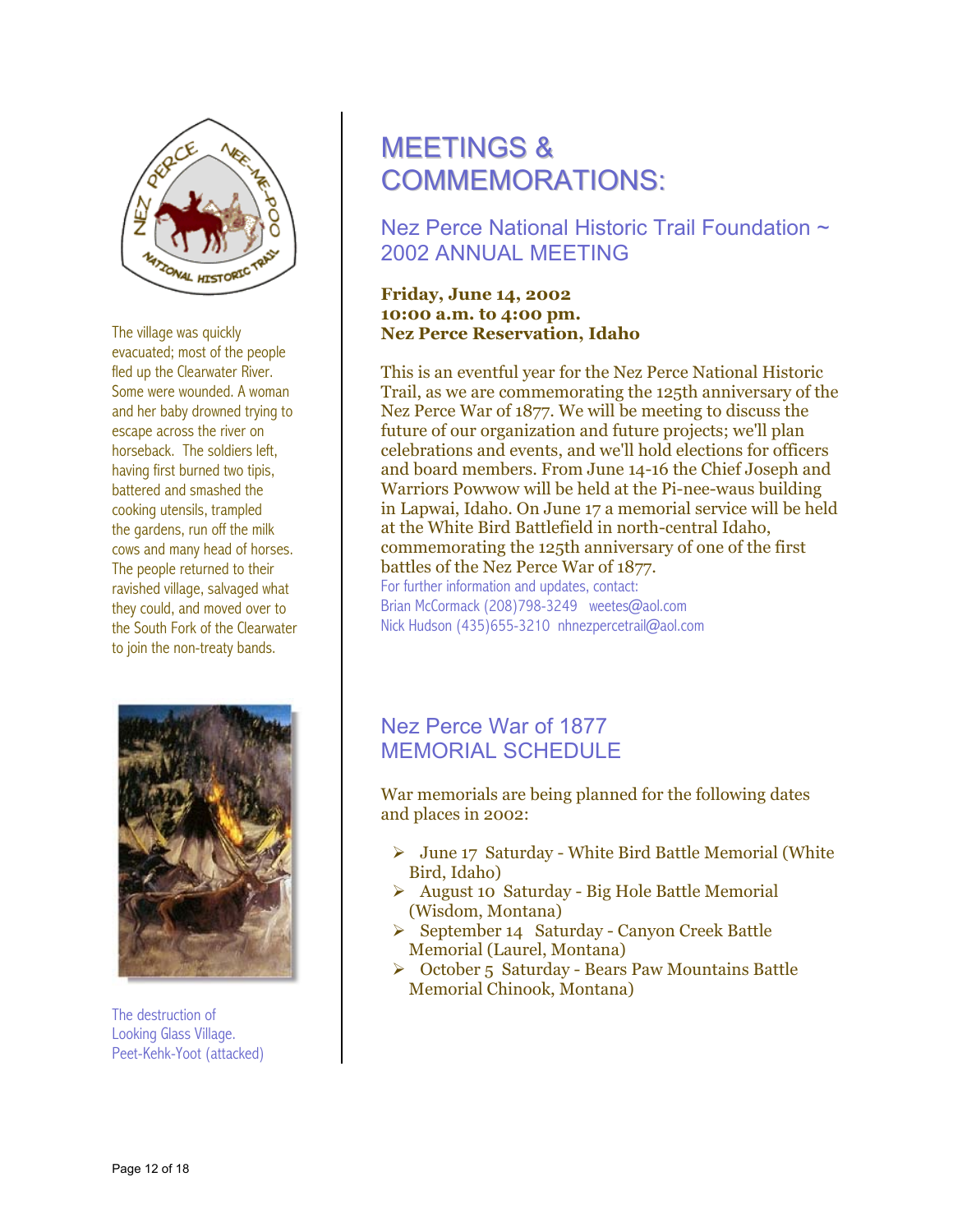

We shall be ... brothers of one father and one mother, with one Spirit ... will smile upon this land, sky above us and one country around us ... Then the Great and send rain to wash out the bloody spots made by brothers' hands upon the face of the earth.

 $\sim$  Chief Joseph



#### Nez Perce Country: A Symposium

On June 13 the Historical Museum at St. Gertrude, along with the Nez Perce Tribe and the NPS, will sponsor a symposium at Prairie High School in Cottonwood, Idaho. Registration starts at 8:30 a.m., and the morning session will include a retelling of the Nez Perce creation story, a presentation on historical trauma response, and a panel discussion on historical timeframes. A catered lunch will be served. The afternoon sessions will feature the Nez Perce Resource Management team, spirituality and the land, and ddressing the future. An evening banquet will include a a guest speaker, Ray Rayez, and entertainment. The lunch is approximately  $$8.00$  and the banquet will be about  $$14.00$ . Info: (208)962-7123 or museum@velocitus.net

#### 4th Annual Lewis & Clark Symposium: "Trails Through Time"

From June 20-22 Lewis and Clark State College will host the 4th Annual Lewis & Clark Symposium. "Two Centuries, Two focuses on the Lewis & Clark Corps of Discovery in the Land \$54.00. For more information contact Libby Rawls, earawls@lcsc.edu or call (208)792-2282. Peoples," the fourth annual symposium of a 7-year project, of the Nez Perce. The cost will be \$125.00 for the entire symposium and must be received by June 6. This includes meals, handouts, and a bus tour. Late registration will be \$140 and must be received by June 14. Partial-day costs are

#### Commemorations of the Nez Perce Flight "Of the Area Byways"

Byway. Wednesday evening will feature a dutch oven dinner and rodeo at the Meadow Vue Ranch. Thursday morning includes a cookout at Henry's Lake State Park, and in the afternoon there will be a trip to Yellowstone National Park to the Nez Perce Campground. There are costs, and checks should be made out to Fort Henry Historic Byway for the This celebration will be from August 20-22 in Island Park, Idaho. Participants meet Tuesday afternoon at the Village Motel for the geological orientation; Tuesday evening will include a cookout and campfire program at Henry's Lake State Park. Wednesday will feature two bus trips: one is Mesa Falls Scenic Byway and Fort Henry Historic Byway; the other is Nez Perce Flight Trail and Lost Gold Scenic bus trip and Island Park Historical Society for everything else. As we receive additional information we will post it online at www.fs.fed.us/npnht/events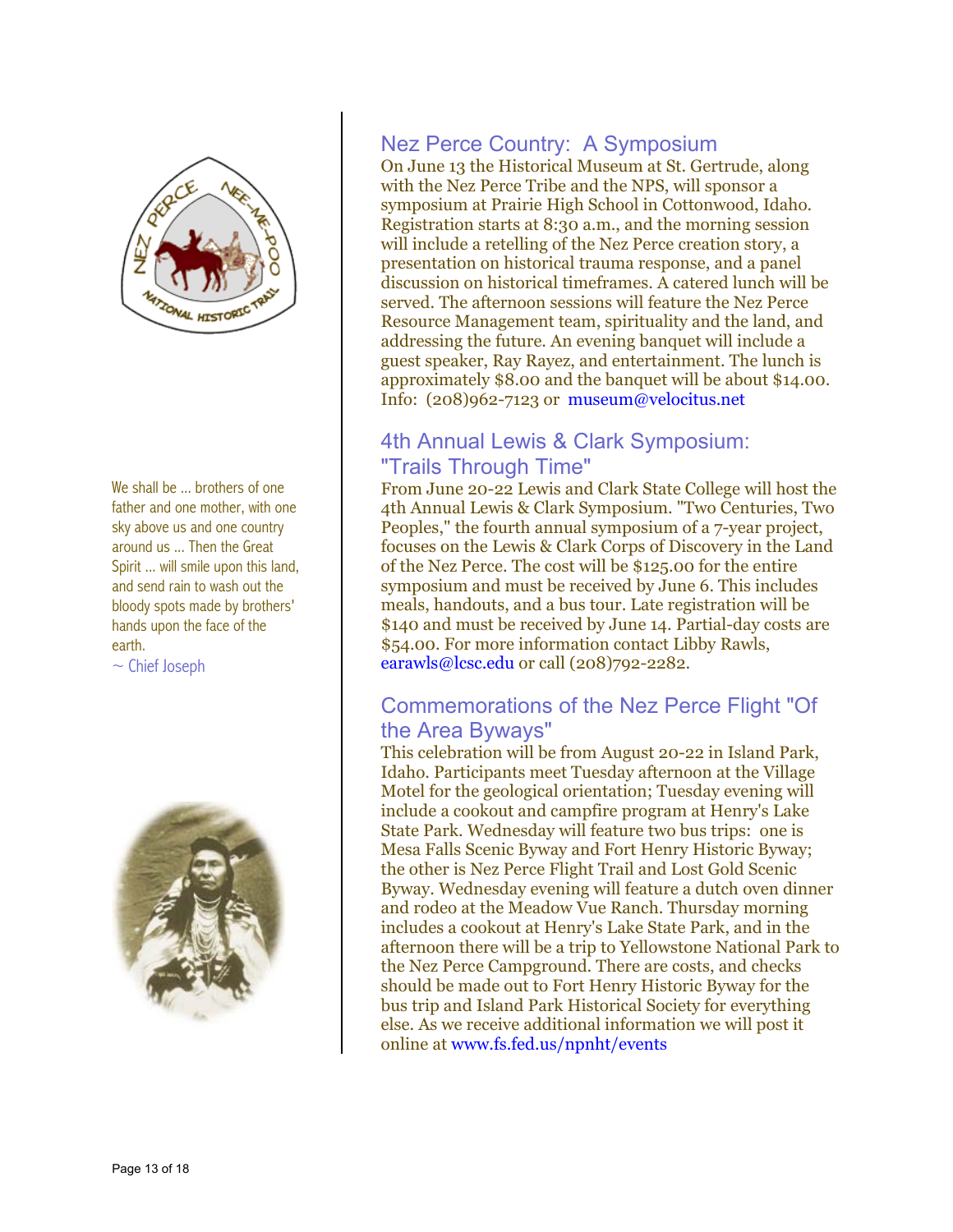

" ... General Miles struck acro the Missouri, by forced ma with 600 men, intercepted steamboats and made them ferry him across the Missouri, attacked and surrounded Joseph, and after four days of fighting captured hundreds of ponies and compelled the surrender of Joseph and all of his band, except those unde r White Bird, who escaped throu gh his lines and fled to British America." struck across<br>rced march,<br>rcepted<br>ade them fer<br>ssouri,<br>uunded<br>our days of rch,

 $\sim$  Lt. Charles A. Woodruff Adjutant, 7th Infantry



# PROMOTIONA L AIDS:

### VIDEO LOAN

#### **Landscape of History:**

The Nez Perce (Nee-Me-Poo) National Historical Trail

This 20-minute video was designed for use by agencies, tribes, and others interested in the preservation and management of the National Historic Trail.

The video captures the essence of the Nez Perce National Historic Trail as it traverses a landscape of



history that carries understanding to those who travel it. For thousands of years the Nez Perce (or Nee-Me-Poo, as they call themselves) followed this trail across the mountains to visit friends and relatives on the plains, to trade, and to hunt buffalo.

#### BORROW OUR DISPI AY

The Nez Perce National Historic Trail display is available for loan. and historic information on the Nez Perce Trail. This 8'x10' free-standing exhibit includes colorful maps, graphics,



This display is perfect for meetings, fairs, visitor centers, and schools. It is popular, so reserve it w ell in advance.

#### **FOR MORE INFORMATION:**

For further information, or to reserve the display, contact Sandi McFarland, Administrator, at smcfarland01@fs.fed.us or at  $(208)476 - 8334$ . Details are available online at ww.fs.fed.us/npnht/promotions/ w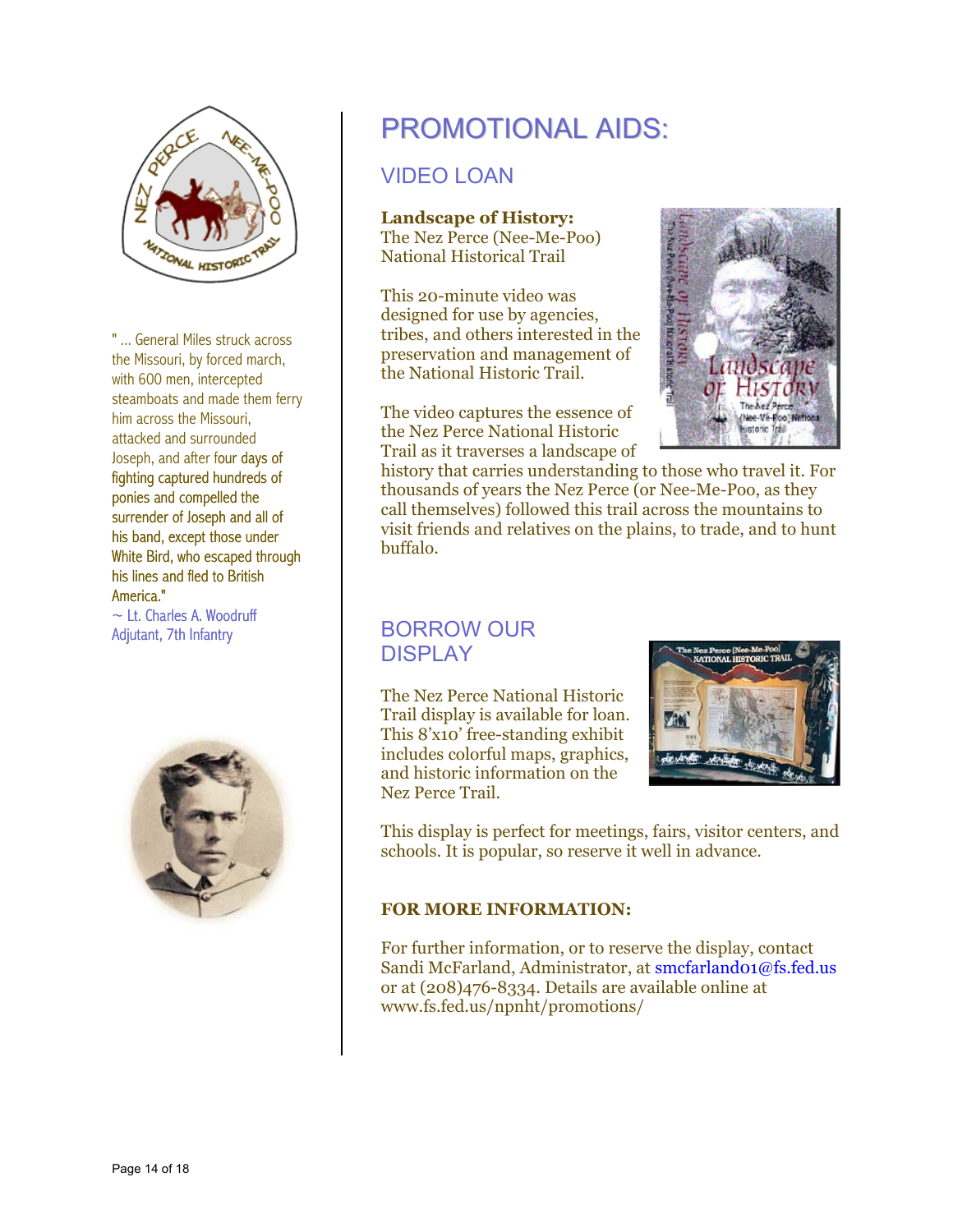

"That night the warriors parade d about camp, singing, all ma king a good time. It was first since the war started, everybody with good feelings. Going to the buffalo country! No more fighting after Lolo Pass. War was quit! All They called it Iskumkselalik Pah; meaning 'place of the ground squirrels.'" Montana citizens our friends. This land had belonged to the Flatheads, our old time friends.

 $\sim$  Yellow Wolf



## LOLO NATIONAL FOREST UPDATE:

A number of projects related to the NPNHT are planned or repairing, and making campground areas accessible. We're installing new SSTs along the Trail, and are working on a new brochure on accessible locations. This brochure will also xplain rules and regulations for the Trail. We're installing e new interpretive signs, and are converting a work center to a ampsite and group picnic area. This will be a busy year for c Trail improvements on the Lolo. under way on the Lolo. We are maintaining and signing the Trail on the Forest, and are putting a lot of effort into campgrounds along the Trail, including retrofitting,

#### Andy Kulla

Missoula Ranger District



#### Nez Perce National Historical Park:

Monitoring of resources along the Trail corridor will occur this year, particularly along the Lolo Trail area on the plan, and will monitor vegetation, campsites, and overall mixture of species in the area. Noxious weed introduction is Clearwater National Forest. We're working with the Forest Service and the Tribe and other groups on the monitoring a concern, as are the potential impacts of increased visitation. Our primary focus this year will be on the Clearwater National Forest from Lolo Pass to Weippe.

Spalding, Idaho Jason Lyon, Cultural Resource Specialist Nez Perce National Historical Park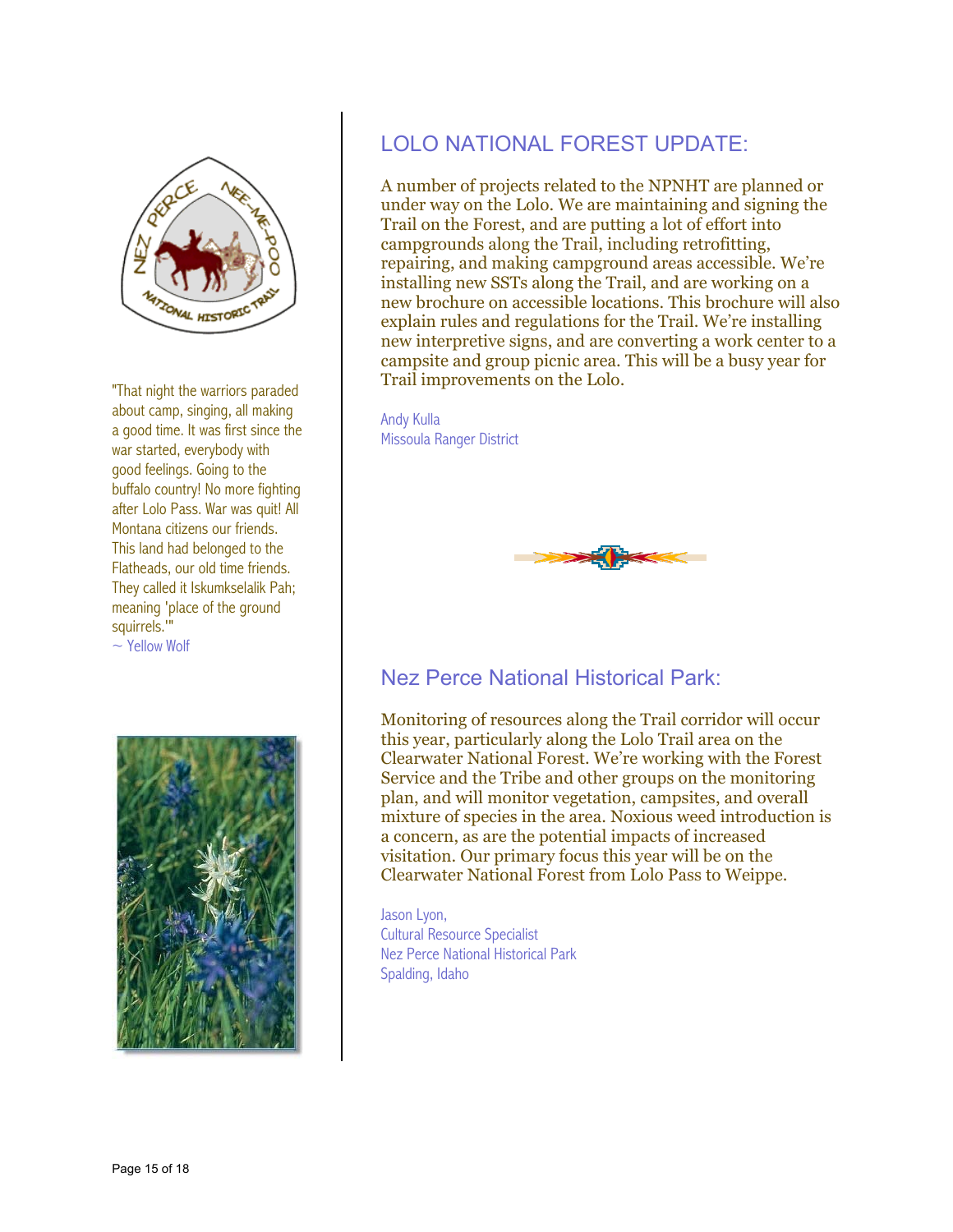



### FAREWE LL FROM KEITH

This year, 125 years have passed since the tragic events of 1877 occurred. Some say it was a war; others call it a conflict. Many men, women, and children died or were wounded horribly that year. Suffering did not begin in  $1877 -$  nor did it end that year. Families were torn apart, many never to rejoin. The anguish of fighting spared no group: settlers, soldiers, Nimíipuu. It was a season of fear and crying, anger and mourning. For many, especially among Nez Perce descendents, the wounds heal slowly and are still deep.

The world then (as now) seemed to have gone mad: Wars  $p$ ersecution  $\boldsymbol{\theta}$  – over ethnicity, religion, and economics – was commonplace. raged. Nations lived in exile. Meaningless killing and

After ten years of working on the Nez Perce National Historic Trail, I find myself wondering what it all means and has meant. In the beginning, after the 1991 dedication, the way seemed clear and the purpose definite. We set out enthusiastically to do a job: mark the trail, tell the story, build partnerships, preserve the history and the sacred sites.

Perce trail story as part of my personal family history, only came easier— and the facts came more quickly from memory ... but the emotional meaning took longer to find. I, like so many others who did not grow up with the Nez gradually came to see beyond the words written with precision by historians and spoken with eloquence by Nez Perce elders. With enough reading and listening, the words

willing to teach, compassion replaced words. Memories flood back: hiking and riding the trail in sunshine and rain, healing ceremonies, feasts lovingly prepared and served, talking late over dying campfires, working with so many new people, so many good friends. The trail brought us together. Slowly, through experiences shared with those who were

futile conflict also created a connection with those who had human beings just like us. They suffered the consequences of their own mistakes as well as tragedies thrust upon them anguish at the loss of loved ones as we have felt in our own Somehow, dwelling on memories of inhumanity, death, and gone before. These were not heroes and villains cut from white and black cardboard; they were flesh-and-blood for no apparent reason. They felt the same despair and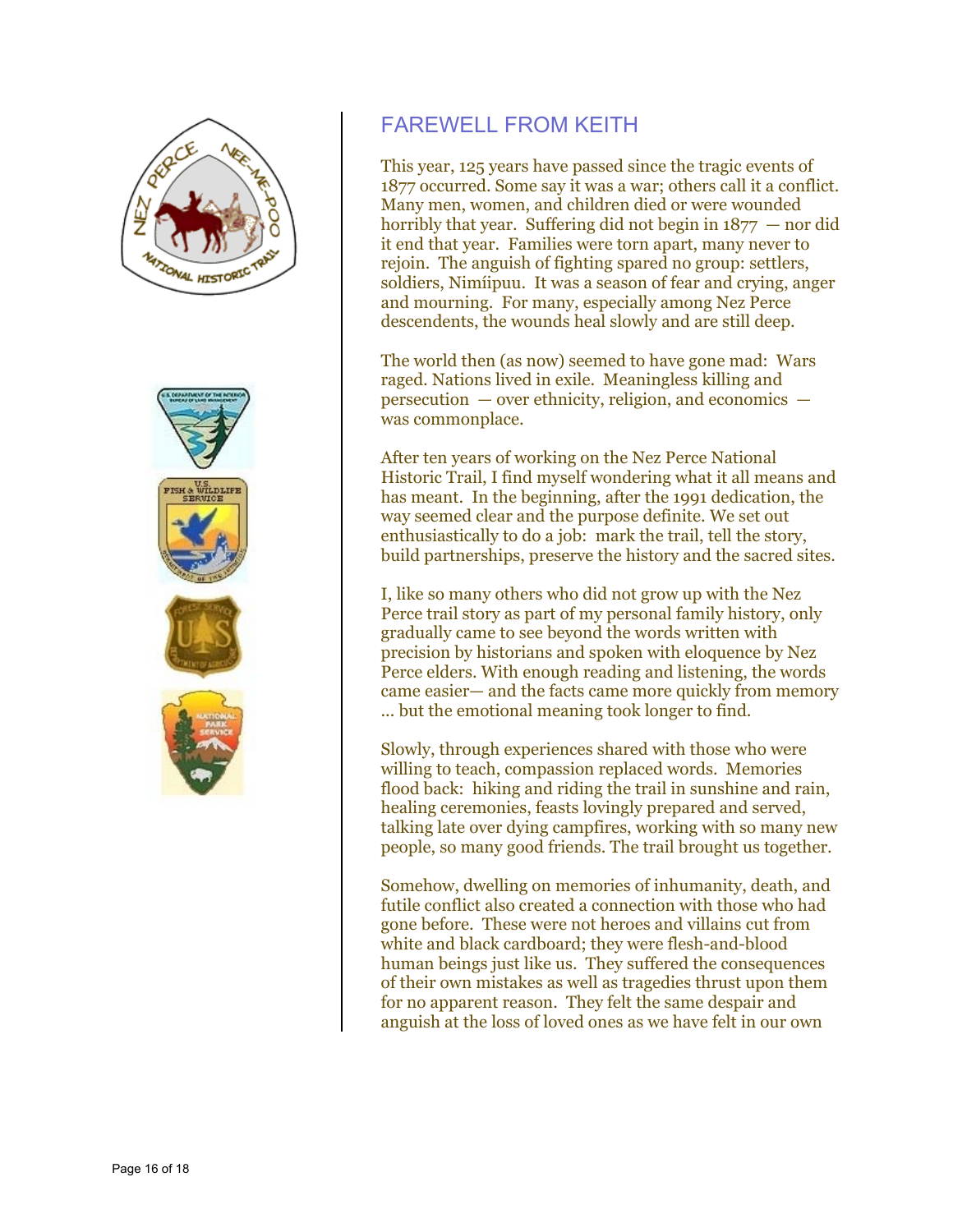#### FAREWELL FR OM KEITH (continued)

lives. Surely for som e the heartbrea k was too great to bear — yet most persevered, and they serve as inspiration for us today.

May we do as well.

#### WHY COMMEMORATE THE 1877 NEZ PERCE CONFLICT?

My search for answers ends simply as I examine what I have learned along my own brief trail journey. It is important for others to travel the trail as I have. By remembering the past, our present and future come more clearly into focus. Surely there is no better way to truly understand how our lives today connect with the past than by standing in a sacred place, cold wind of history blowing through our minds, sharing stories or silence with people whose views may differ from our own.

There are other equally important reasons for remembering the tragedies and triumphs of our forebears, but need we look further than preserving the opportunity for each new generation to seek and find personal meaning?

feel truly blessed to be a small part of the Nez Perce Trail community, and I look forward to I working on the trail in the future. But it is time for new energy and leadership. Sandi McFarland has this year become the first full-time NPNHT National Administrator. There is keeping the stories alive — the dedication, knowledge, and experience that Sandi brings to her perhaps no better way to commemorate the 125th anniversary of the trail than to invest  $-$  in new position.

Land development, visitor pressures, and the steady forces of nature still threaten parts of the trail. It will take the continued efforts of concerned citizens, federal and state agencies, tribes, The job of preserving the trail and protecting sensitive and sacred sites is far from complete. and many others working collaboratively to ensure that our children's children can seek meaning in the lessons to be learned from the events of 1877.

May we meet again along the trail. Keith Thurlkill Outgoing NPNHT Administrator

#### FAREWELL TO KEITH

It's with both regret and appreciation, Keith, that we bid you a fond farewell. You've been a l partner, a leader, a friend, and an inspiration to us. It won't be the same without you, but we'l do our best to uphold your tradition and follow the example you set for all of us. THANKS. We look forward to your continued involvement with the trail for years to come. Sandi McFarland

Administrator, Nez Perce National Historic Trail